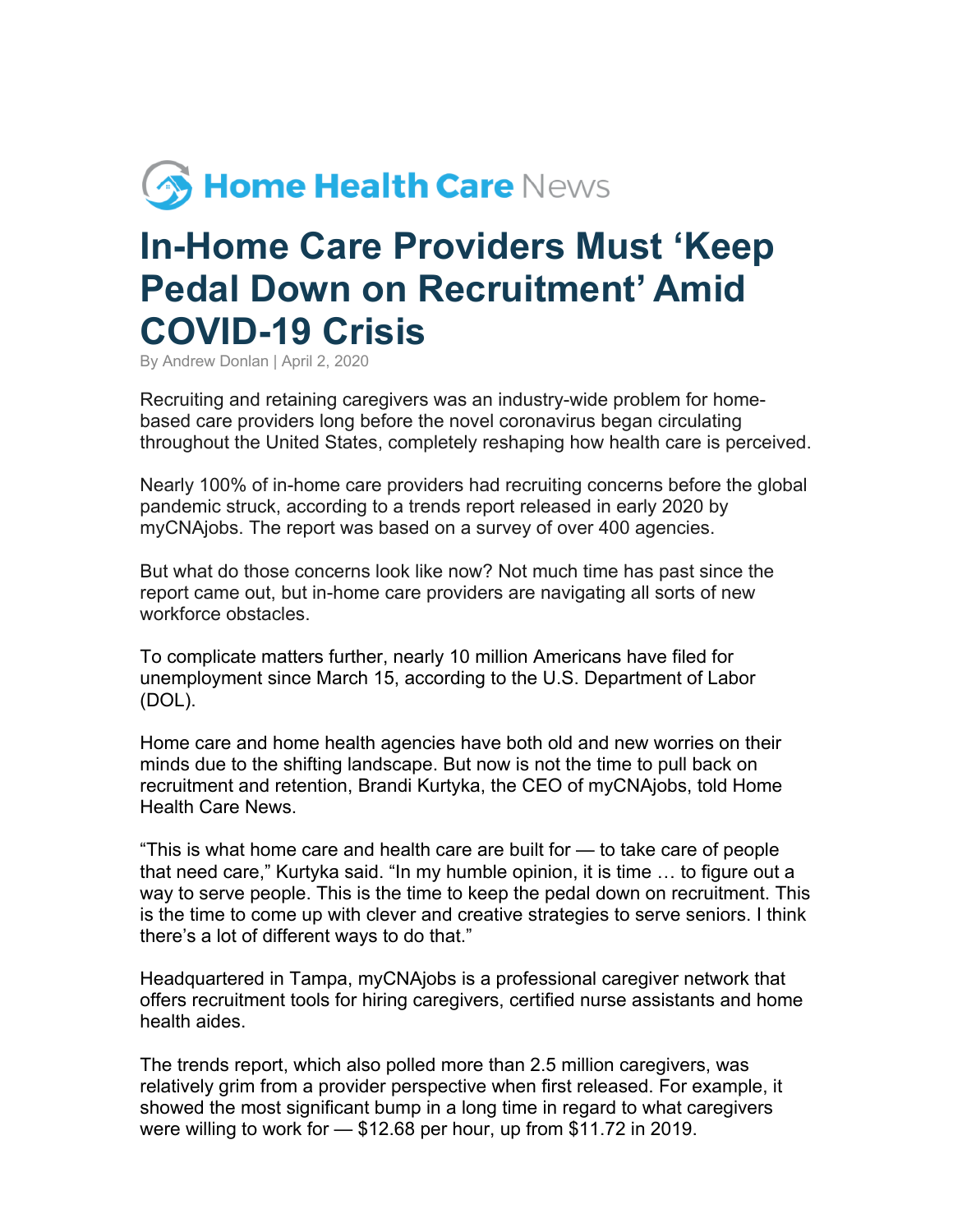But that data was compiled pre-coronavirus. And, in some ways, it's based on a job economy that washed away when the virus landed on American shores.

## **A brave new workforce world**

Fair compensation, job flexibility and respecting employees have always been key to recruiting and retaining employees. While that remains true, there are now additional areas that demand attention during the COVID-19 pandemic.

Above all, agencies need to reassure current and future employees that they can keep workers safe.

But providers are fighting an uphill battle to acquire the resources necessary to promise that safety. Personal protective equipment (PPE) is low enough in hospitals that private businesses have started manufacturing masks and gowns to help out.

For in-home care agencies, PPE is much harder to come by than it once was.

"Finding PPE has been a challenge," Jennifer Tucker, the COO of Homewatch CareGivers (HWCG), told HHCN. "We have been resourceful and creative and are finding new avenues to obtain PPE daily to ensure our caregivers are protected."

HWCG is one of the biggest franchise brands in home care. It has over 200 locations across the U.S.

Another way for agencies to keep workers safe — in turn, supporting recruitment and retention — is by harnessing technology for COVID-19 screening.

New York-based People Care, for example, has set up an app that asks caregivers seven questions before they make a visit. If any of the answers are worrisome, they are contacted by a clinician before delivering care.

Moving forward, remote technologies will similarly become important from a workforce perspective.

"Recruiters are fearful of interviewing caregivers, and home care agency offices are going remote," Kurtyka said in March.

On its end, myCNAjobs has launched free video conferencing and booking services to facilitate hiring interviews.